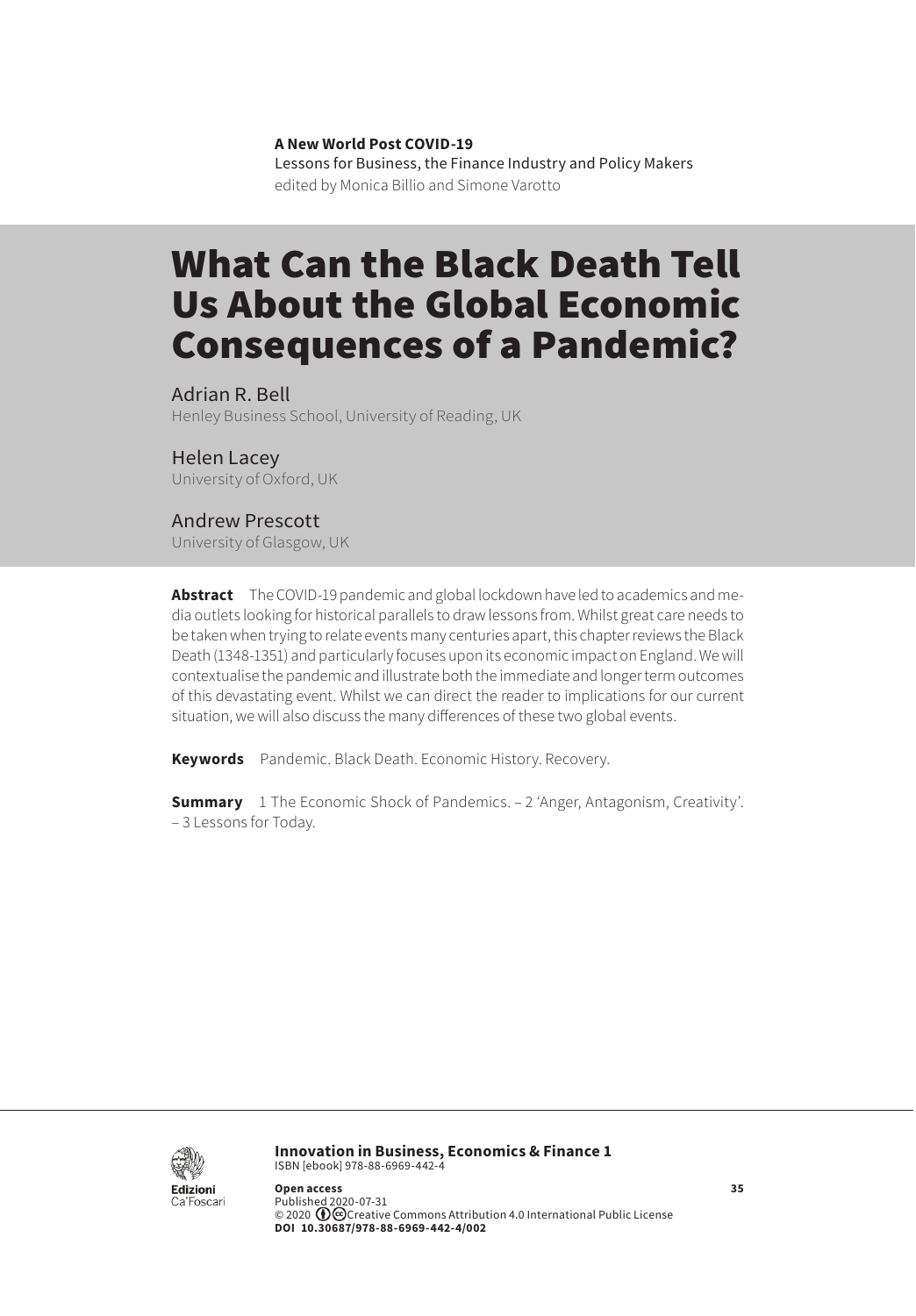### <span id="page-1-0"></span>1 The Economic Shock of Pandemics

Concerns over the spread of the novel coronavirus in March 2020 translated into an immediate economic slowdown. Stock markets were hit: the UK's FTSE 100 seeing its worst days of trading for many years (This is Money 2020)<sup>1</sup> and additionally the Dow Jones and S&P500 in the US. Money had to go somewhere and the price of gold – seen as a stable commodity during extreme events – reached a seven-year high.<sup>2</sup>

The real economic impacts became more evident as globally we saw a country by country lockdown of normal activities. In the UK this translated into a Government bailout of a scale never previously seen or imagined.<sup>3</sup> Soon economists were predicting a 'Greatest recession', as governments struggled with their exit plans and attempting to reconcile levels of debt never seen in peacetime, alongside the prospect of mass unemployment – perhaps at levels that would take economies back to the 1980s (or worse).<sup>4</sup>

Whilst it was perhaps immediately clear (to economic commentators rather than governments) that the COVID-19 pandemic and associated lockdowns were going to have a long term downwards effect on the world economy, it became more and more tricky to link events to historical pandemics. The main differentiating factor is the ability of current governments to lockdown their citizens for long periods of time, a feat that would have been beyond the means of medieval rulers (who, in any case, would have had fewer qualms about sending out the labourers to work during a pandemic).

So whilst acknowledging the challenges, a look back at history can help us consider the economic effects of public health emergencies and how best to manage them. In doing so, however, it is important to remember that past pandemics were far more deadly than coronavirus, which has a relatively low death rate (Parker 2020). Without modern medicine and institutions like the World Health Organization, past populations were more vulnerable. It is estimated that

2 https://www.bbc.co.uk/news/business-51612520.

3 <https://www.henley.ac.uk/news/2020/when-is-a-bailout-not-a-bailout>.

This is an expanded version of an original article in the Conversation by the same authors (Bell, Lacey, Prescott 2020).

We would like to thank the editors of this volume for helpful comments and also Annabel Bligh for originally encouraging and commissioning the article for the Conversation ([https://theconversation.com/what-can-the-black-death-tell-us-about](https://theconversation.com/what-can-the-black-death-tell-us-about-the-global-economic-consequences-of-a-pandemic-132793)[the-global-economic-consequences-of-a-pandemic-132793](https://theconversation.com/what-can-the-black-death-tell-us-about-the-global-economic-consequences-of-a-pandemic-132793)).

<sup>1</sup> https://www.thisismoney.co.uk/wmoney/markets/article-8055045/FTSE-LIVE-Shares-deep-red-market-panic-continues.html.

<sup>4</sup> [https://www.project-syndicate.org/commentary/coronavirus-greater](https://www.project-syndicate.org/commentary/coronavirus-greater-great-depression-by-nouriel-roubini-2020-03.)[great-depression-by-nouriel-roubini-2020-03](https://www.project-syndicate.org/commentary/coronavirus-greater-great-depression-by-nouriel-roubini-2020-03.).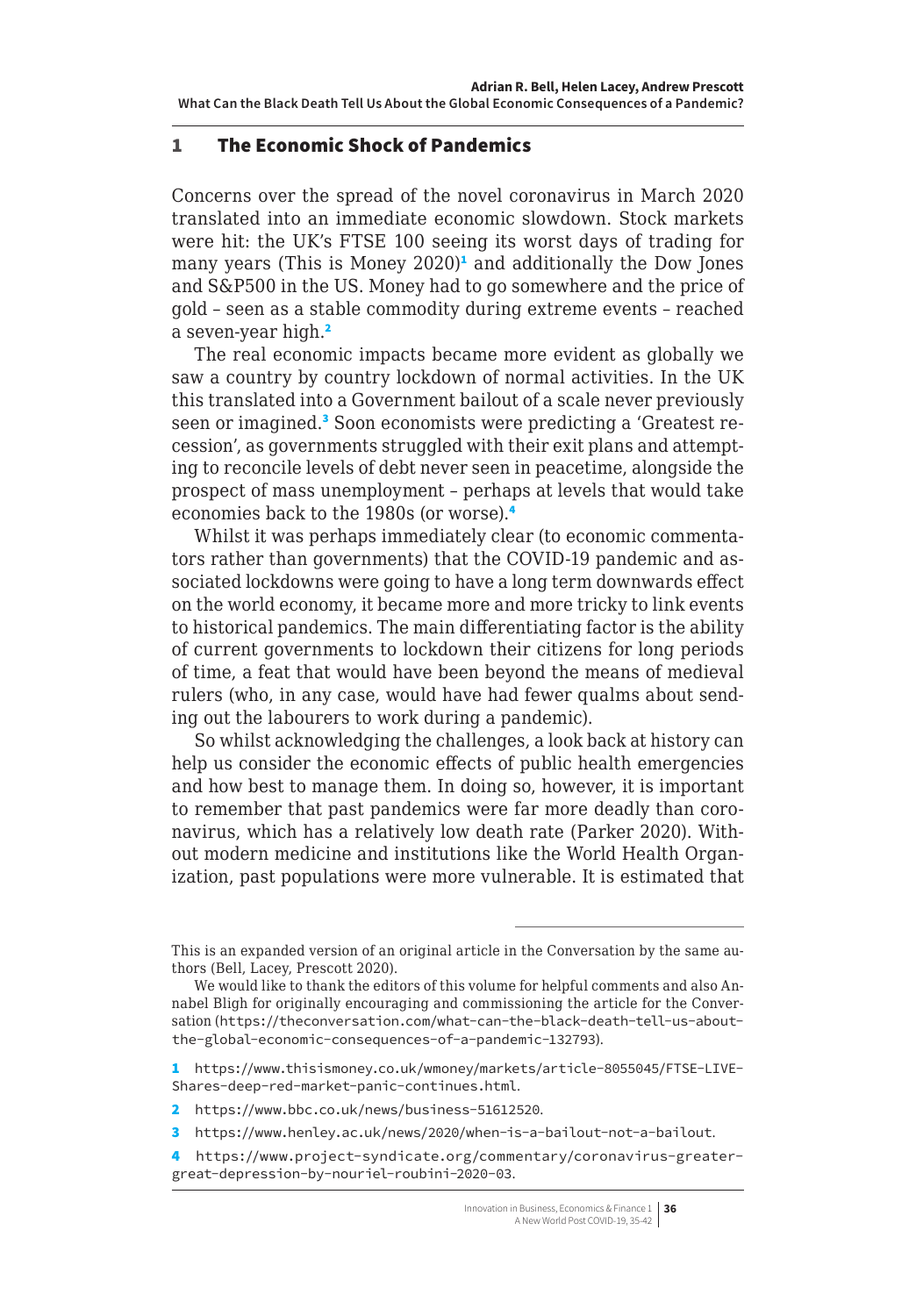<span id="page-2-0"></span>the Justinian plague of 541 AD killed 25 million and the Spanish flu of 1918 around 50 million.<sup>5</sup>

By far the worst death rate in history was inflicted by the Black Death. Caused by several forms of bubonic plague, it lasted from 1346 to 1353, killing anywhere between 75 million and 200 million people worldwide and perhaps one half of the population of England (Benedictow 2005). As we will describe, the economic consequences were also profound.

## 2 'Anger, Antagonism, Creativity'

It might sound counter-factual – and this should not minimise the contemporary psychological and emotional turmoil caused by the Black Death – but the majority of those who survived went on to enjoy improved standards of living. Prior to the Black Death, England had suffered from severe overpopulation.

Following the pandemic, the shortage of manpower led to a rise in the daily wages of labourers, as they were able to market themselves to the highest bidder. The diets of labourers also improved and included more meat, fresh fish, white bread and ale (Dyer 1989, 158-60). Although landlords struggled to find tenants for their lands, changes in forms of tenure improved estate incomes and reduced their demands. But the period after the Black Death was also, according to economic historian Christopher Dyer (2005, 429), a time of "agitation, excitement, anger, antagonism and creativity".

Across Europe, the reaction of many governments was to try to hold back the tide of supply-and-demand economics (Cohn 2007). In France, King John II passed detailed regulations for northern France controlling work practices, wages and prices. Similar regulations had been enacted in southern France in 1348. In Spain, legislation in Castile stipulated that lords could specify the place and time of work of rural labourers, while in Aragon, work was made obligatory for all except the ill, the old and children under 12. Italian city states also attempted to control wages and prices. The most well-known labour legislation is however the various ordinances and statutes passed by the English government from 1349.

The 'problem of labour' became a preoccupation of English parliaments and governments. Between 1349 and 1430, one third of the 77 parliaments which met passed legislation attempting to control wages, terms of service and prices (Given-Wilson 2000, 85). An initial Ordinance of Labourers in 1349 specified that every man or woman, free or unfree, aged sixty years or younger without income from land or

<sup>5</sup> https://www.rwjf.org/en/blog/2013/12/the five deadliesto.html.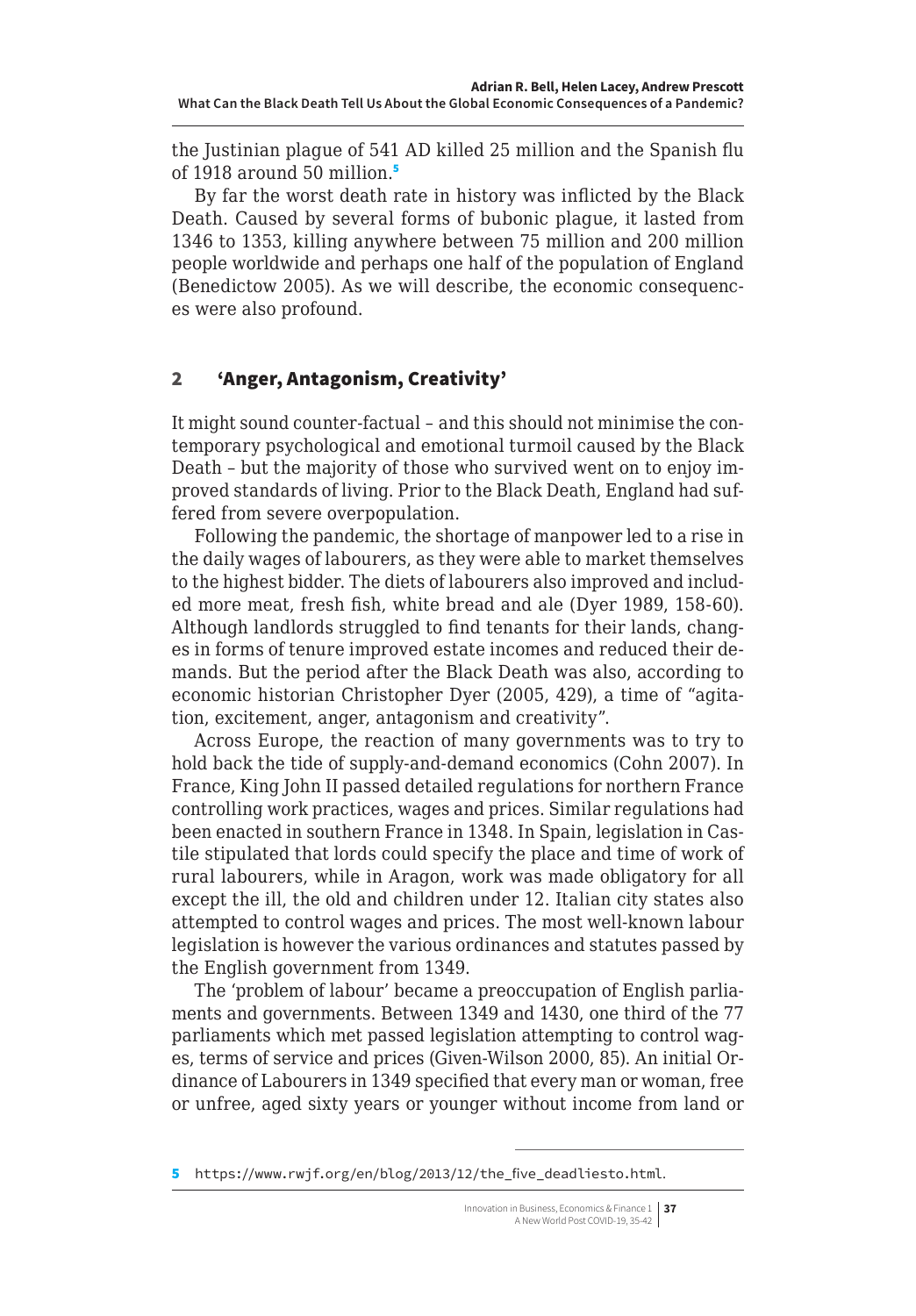trade must work for whoever required their labour. Wages were set at the levels that had been customary in 1346 and anyone receiving excessive wages forfeited the excess sum to the king. Victuallers were also obliged to sell their wares for 'reasonable' prices (Poos 1983, 29).

These provisions were elaborated and enshrined in statute in 1351.<sup>6</sup> The 1351 Statute of Labourers incorporated a table of set wage rates for specific occupations. It stipulated that servants were obliged to serve for entire years, and not by the day (Poos 1983, 30). Subsequent legislation expanded and refined the national pay scales, with even pay rates for stipendiary chaplains being controlled in 1362. Enforcement was also progressively tightened. In 1361, monetary fines for breaches of labour legislation were replaced by branding of the letter F for Falsity on the forehead (although there is no evidence this punishment was ever inflicted [Cohn 2007, 476]). A 1388 statute required letters of authorisation for any worker travelling away from home (Bennett 2010, 12).

This was the first time an English government had attempted to micromanage the economy. However, the aim of the government in the 14th century was not to promote economic growth but rather to maintain the existing social order. In a world where social ranks were seen as God-given, governments thought there was a moral imperative to restrict excessive consumption or accumulation of wealth by those classes not entitled to it. These concerns also led to sumptuary legislation which for example specified which social groups could wear what type of clothes with poorer people "allowed to wear only blanket and russet wool" (Sponsier 1992, 275). Legislation such as this sought to preserve society as it was before the pandemic – just as furloughing sought to deep freeze the economy in 2020, only the medieval legislation was not temporary.

But this attempt to regulate the market did not work. Enforcement of the labour legislation led to evasion and protests. In the longer term, real wages rose as the population level stagnated with recurrent outbreaks of the plague. Landlords struggled to come to terms with the changes in the land market as a result of the loss in population. There was large-scale migration after the Black Death as people took advantage of opportunities to move to better land or pursue trade in the towns. Most landlords were forced to offer more attractive deals to ensure tenants farmed their lands. However, any suggestion that women benefitted, even temporarily, from the situation through increased job opportunities and incomes, seems to be a myth. Research has shown that women lost out by accepting permanent contracts and the perceived security they offered, despite the fact that casual work was better remunerated (Humphries, Weisdorf 2015).

<sup>6</sup> <https://sourcebooks.fordham.edu/seth/statute-labourers.asp>.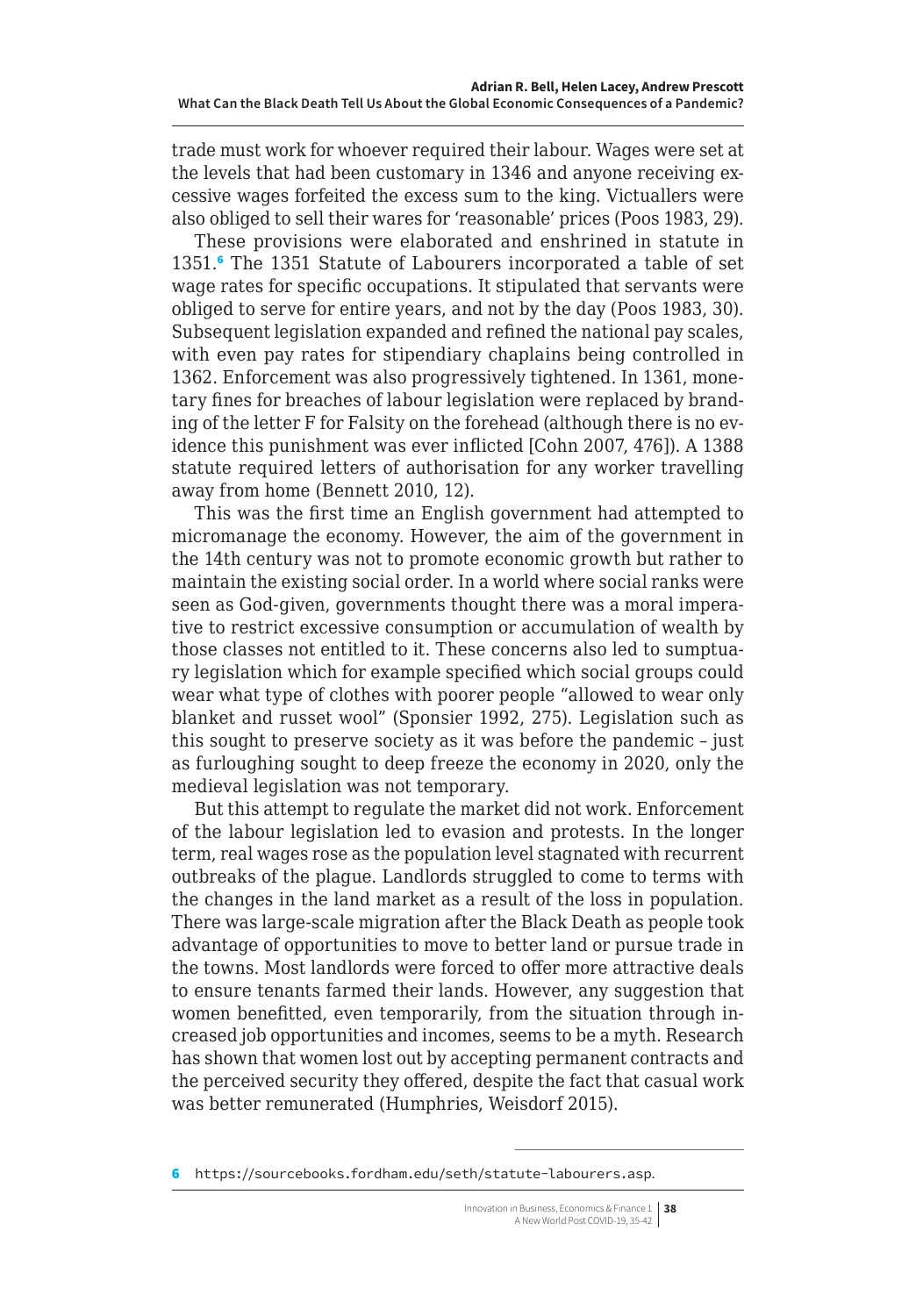The failure of the government's attempts to control the labour market is vividly illustrated in legal records. In Surrey, William Cothull found John Egger wandering and able to work. Cothull offered to employ Egger as a ploughman for a year. Egger refused, so Cothull had Egger arrested and put in the stocks until he agreed to work for him (Bennett 2010, 17). Others were more successful in evading the legislation. A common trick was to claim that you already worked for someone else: when Peter de Semere offered work to William atte Merre of Merrow in February 1350, William claimed he was unable to work for Peter because he was already a serf of the prior and convent of St Mary at Boxgrove on the priory's manor of Merrow, and the justices found in William's favour (Horrox 1994, 317). Others simply disappeared. John Carter a 'common labourer' took an oath before the constables of Apley in Lincolnshire in June 1373 to work in that village the following summer and autumn but vanished a week later (Poos 1983, 31).

The inequities of the labour legislation led to resistance. In 1350, two constables in the village of Preston in Suffolk tried to force Richard Digg, a common labourer, to work for various men in the village. The vicar objected and demanded to know by what authority Digg could be ordered to work. The vicar excommunicated the constables and, encouraged by the vicar, Digg refused to serve and instead earned his own living as a wage labourer (Bennett 2010, 22-3).

The idea that labourers might not work according to the customary patterns and could earn their own living as wage labourers offended many. Wage labourers were often portrayed as idle and feckless, wasting their time in taverns and gaming (itself a sign that they had more disposable income). William Langland in his great moral poem *Piers Plowman* contrasted the honest virtuous figure of the ploughman with the wage labourers who were portrayed as rootless wasters unwilling to do an honest day's work, akin to fraudulent beggars (Dyer 2000). These themes were taken up by the gentry and merchants in parliament who complained about workers refusing to accept the statutory levels of pay and leaving before the end of their service:

For fear of such flights, the commons now dare not challenge or offend their servants, but give them whatever they wish to ask, in spite of the statutes and ordinances to the contrary – and this chiefly through fear they will be received elsewhere. (Dobson 1981, 73)

A new middle class of men (almost always men) emerged. These were people who were not born into the landed gentry but were able to make enough surplus wealth to purchase plots of land. Clement Paston (of the Norfolk family who bequeathed the famous medieval letter collection) took advantage of the Black Death to accumulate substantial landholding in the vicinity of Paston. It is possible that Clem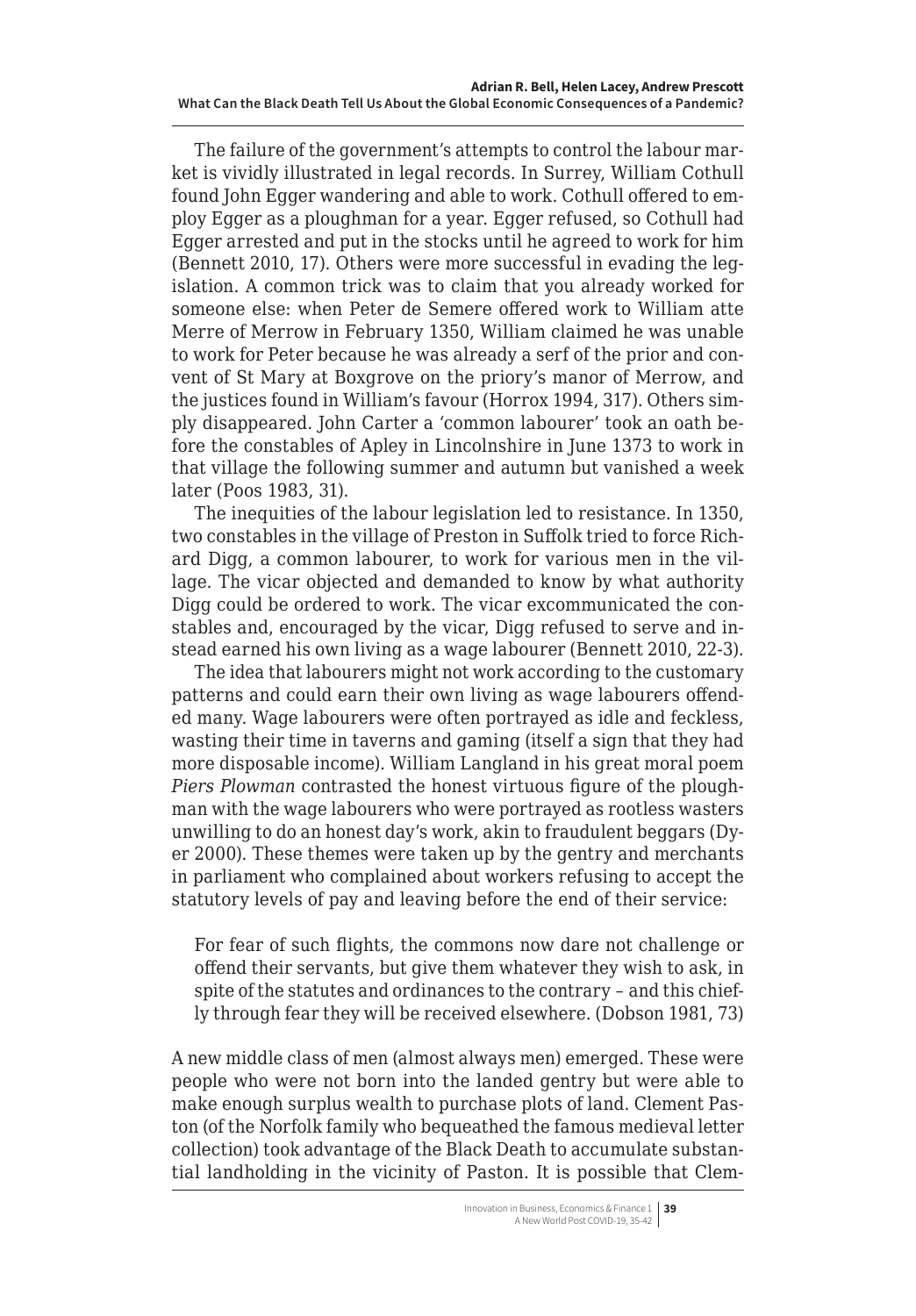<span id="page-5-0"></span>ent started life as a peasant bondsman, but he accumulated enough wealth to have his son educated in the law and in two generations the family rose rapidly through the ranks of the gentry.<sup>7</sup> Recent research has shown that property ownership opened up to market speculation (Bell, Brooks, Killick 2019a) and this market allowed investors to speculate and profit (Bell, Brooks, Killick 2019b).

Meanwhile, England was still at war with France and required large armies for its campaigns overseas. This had to be paid for, and in England led to more taxes on a diminished population. The parliament of a young Richard II came up with the innovative idea of punitive poll taxes in 1377, 1379 and 1380, leading directly to social unrest in the form of the Peasants' Revolt of 1381.<sup>8</sup> This revolt, the largest ever seen in England, came as a direct consequence of the recurring outbreaks of plague and government attempts to tighten control over the economy and pursue its international ambitions. When the rebels met the King at Mile End, they demanded that serfdom should be abolished and that all land should be held at a rent of four pence an acre. They also requested that the laws controlling when and for whom men and women should work should be abolished and that nobody should be forced to work against their will and without a written agreement (Dobson 1981, 161).

# 3 Lessons for Today

While the plague that caused the Black Death was very different to the COVID-19 pandemic, there are some important lessons here for future economic growth. First, governments must take great care to manage the economic fallout. Maintaining the status quo for vested interests can spark unrest and political volatility. Second, restricting freedom of movement can cause a violent reaction. We have already seen the tensions around lockdown as a result of COVID-19. At the time of writing, it is unclear how far further restrictions will be necessary, but it is worth noting that there were five further outbreaks of bubonic plague in Britain between 1360 and 1390 and these recurrences, combined with resentment against the restrictions on the labour market, contributed significantly to the tensions which led to the revolt in 1381.

In the wake of the Black Death schemes for government borrowing collapsed amidst accusations of corruption and misconduct. As an alternative, Edward III prioritised overseas trade and implement-

<sup>7</sup> [https://www.oxforddnb.com/view/10.1093/ref:](https://www.oxforddnb.com/view/10.1093/ref)odnb/9780198614128.001.0001/ odnb-9780198614128-e-52791;jsessionid=99CFE47439CC7396B9551FEF55548ABB.

<sup>8</sup> https://www.1381.online.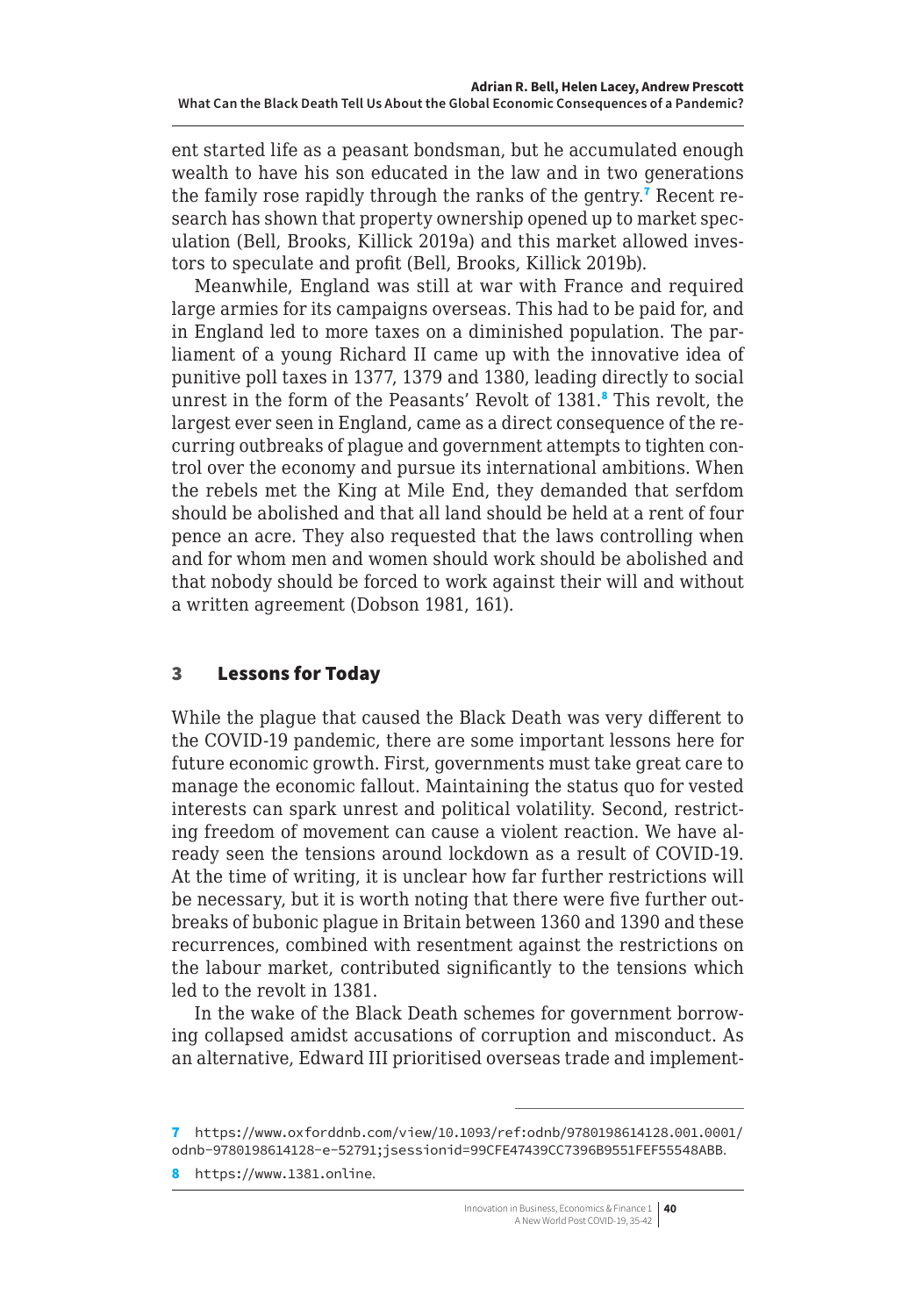ed reforms to the wool markets (wool was England's most import export in the period). The government broke up the old cartels that had dominated the trade and these reforms were successful in generating a level of profit that was unsurpassed for the rest of the Middle Ages (Ormrod 2011, 369). As Boris Johnson conducts negotiations over the Brexit deal he would do well to bear in mind the importance of boosting overseas trade.

The pandemic of bubonic plague in the 14th century brought to the fore anxieties about social change and inequality. Attempts by the magnates and gentry over a period of decades to control these changes led to large-scale social unrest. Today, the slow reaction of governments to the disproportionate effects of the COVID-19 virus on BAME populations has fostered the unprecedented international protests by the Black Lives Matter movement following the killing of George Floyd. The 14th-century experience reinforces the need for government to act swiftly to address issues of social injustice at a time when pandemics have heightened social and cultural anxieties.

Plus, we should not underestimate the knee-jerk, psychological reaction. The Black Death saw an increase in xenophobic and antisemitic attacks.<sup>9</sup> It unleashed waves of persecution: against beggars and priests in Narbonne, Carcassonne and Grasse; pilgrims in Catalonia; Catalans in Sicily; and most infamously Jews across German-speaking regions of Central Europe, through the Rhineland and thence into Spain, France and the Low Countries (Cohn 2018, 48-53). In England, resentment at the role of merchants from the Low Countries in the wool trade led to xenophobic massacres of Flemings during the 1381 revolt. Fear and suspicion of non-natives changed trading patterns.

There will be winners and losers economically as the current public health emergency plays out. In the context of the Black Death, elites attempted to entrench their power, but population change in the long term forced some rebalancing to the benefit of labourers, both in terms of wages and mobility and in opening up the market for land (the major source of wealth at the time) to new investors. Population decline also encouraged immigration, albeit to take up low skilled or low-paid jobs. All are lessons that reinforce the need for measured, carefully researched responses from current governments.

<sup>9</sup> <https://www.nytimes.com/2009/09/01/health/01plague.html>.